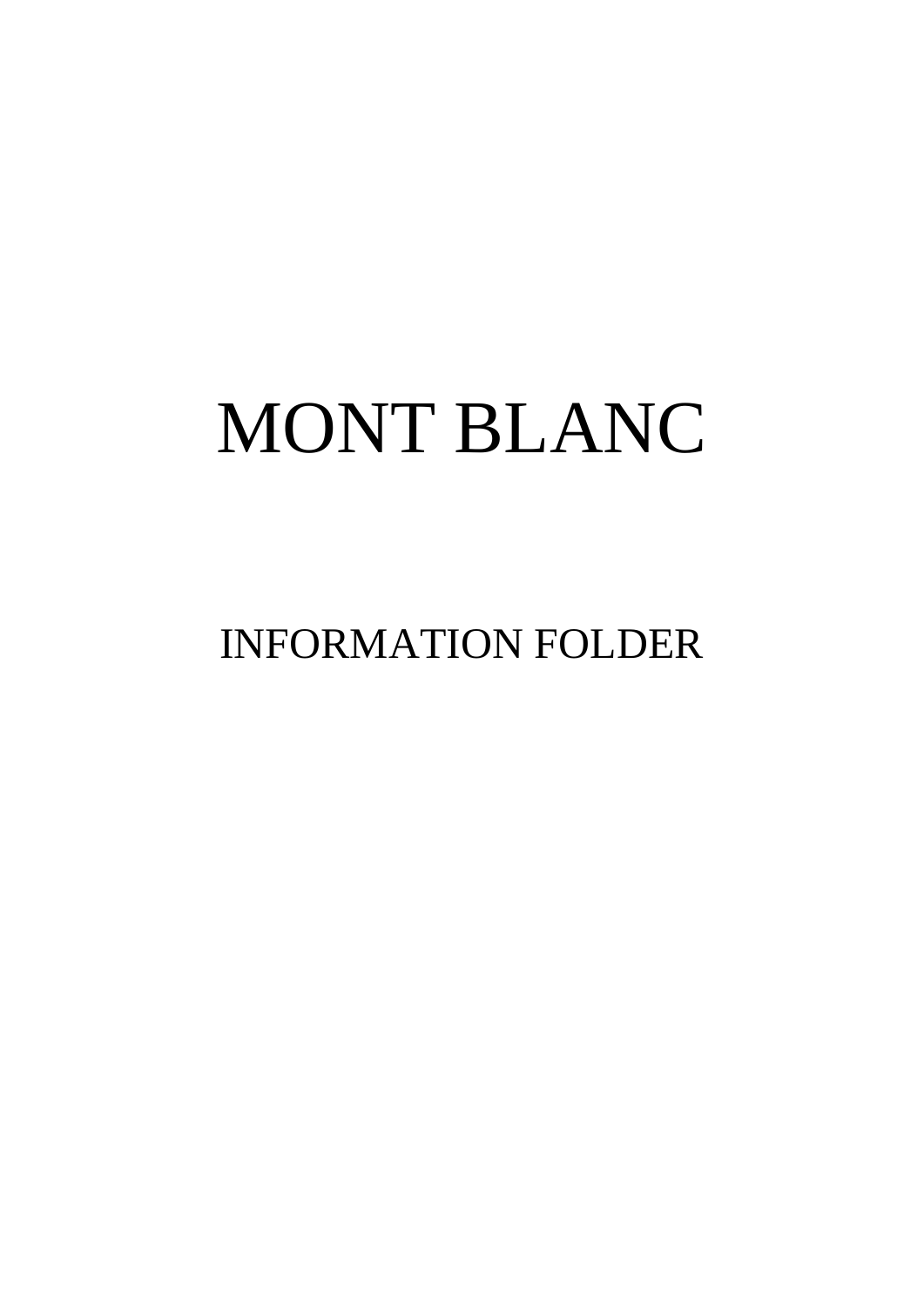Many thanks for booking your Mont Blanc expedition with us. We're here to do everything possible to make your dream a reality. Our Mont Blanc package is specifically designed to make your week as comfortable as possible, as enjoyable as possible, and as successful as possible. We use the best Mountain Guides, have a great itinerary, and look forward to celebrating with you on your successful return to the valley from the summit.

# **Contents:**

- Itinerary
- **Equipment**
- Valley Accommodation
- Frequently Asked Questions

## **ITINERARY**

**Day 1** – We'll meet at the Hotel Prieure (149 Allee Recteur Payot) at 18:30. Hire equipment will then be distributed as required and we will have a briefing about the week to come. Your Head Guide will show the clothing and equipment that they will be taking on the acclimatisation phase.

**Day 2** – 08:30. The day will start with a kit check at the hotel. After that, there will be time to go to a local shop to hire boots if needed, or to make last-minute purchases. We will then head to Italy (via a bakery to pick up lunch) via the Mont Blanc tunnel. The journey to Courmayeur only takes around 30 minutes. Once we take the Skyway lift to the Rifugio Torino (3400m). Due to the easy access you can take a bag of luxuries such as extra clothes, food, water and books with you to leave in the hut. After getting to the refuge we'll take a lunch break and then spend the afternoon on the glacier learning how to use our crampons and ice axes.

**Day 3** – Usually we use this day to get some mileage in our legs with a glacial hike. Depending on weather and conditions this may be across the Vallee Blanche, or we climb one of the local peaks around 3500m altitude. Both are great preparation for Mont Blanc. We will then head back to the refuge for a second night

**Day 4** – Today we'll aim for some more technical climbing with an ascent of a peak such as the Aiguille Marbree. We climb this on a ratio of 1:2 for maximum safety. After that we take the lift back down to the valley.

**Day 5-7** – Summit Phase. Depending on the weather and conditions we may spend either one or two nights in mountain huts to maximise our chances of success. Most often we use two for optimal flexibility. Usually our first night is in the Refuge Tete Rousse (3167m), and our second night is at the Refuge Gouter (3817m). Ideally we climb to the summit from the Tete Rousse and then sleep at the Gouter on the way down. That minimises risk crossing the Grand Couloir.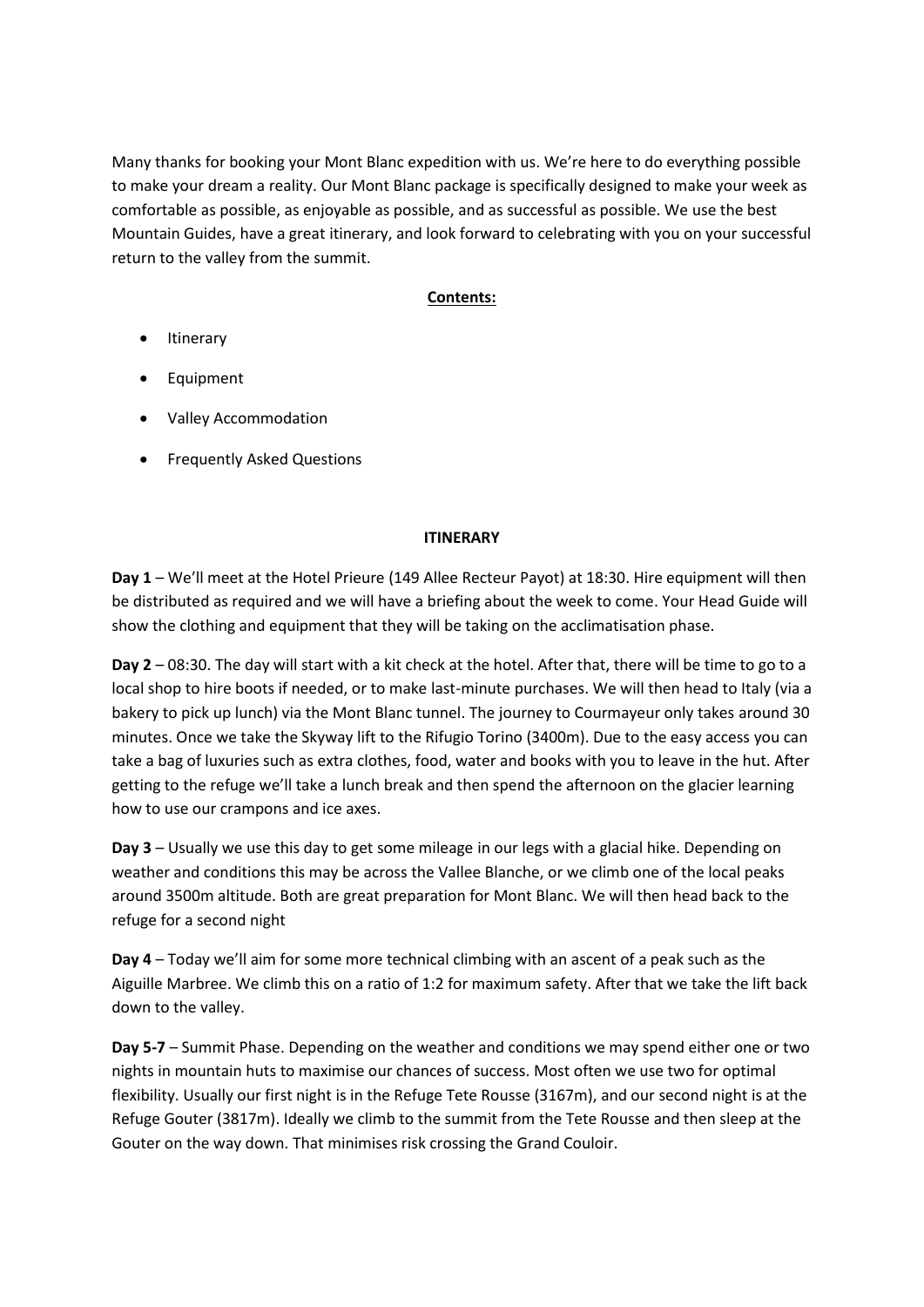## **Summit Day**

Expect to have breakfast very early morning (1.30/4.00 am is quite standard), before setting off using head-torches. After a few hours it is usually light enough to see clearly. The pace on summit day is not fast, but should be steady and constant. Approximate timings for each route are in the FAQs section.

## **EQUIPMENT**

Each day you will be wearing the following:

- Mountain Trousers. *Mammut* "Base Jump" (Schoeller fabric) or similar recommended.
- Thermal shirt/T shirt. Merino wool (eg *Icebreaker*) recommended as they don't smell.
- Thick socks. *Smartwool* or *Teko* recommended.
- Mountain Boots. *La Sportiva* "Nepal Extreme" or Scarpa Ribelle recommended. Boots must have a rigid sole for crampons. Excellent boots can be hired in Chamonix for around €50/week.
- Fleece/Soft Shell top. *Arc'teryx* recommended.
- Thin gloves. Fleece or leather gloves recommended.
- Gaiters. Gore tex. Black diamond recommended. Ankle length are fine.
- Sunglasses. Category 4 glacier glasses by *Julbo, Cebe, Vuarnet* and *Adidas* recommended.

You should be carrying the following:

- Waterproof Jacket and Trousers. Gore Tex. *Arc'Teryx* Recommended.
- Warm Gloves. *Black Diamond* "Patrol" Gloves recommended.
- Sun Hat
- Warm Hat
- Goggles. Low light lenses recommended as goggles most likely used in poor weather.
- Packed lunch and drink
- Sun cream and lip salve. SPF >30.
- Blister Kit and personal medication if required. "Compeed" recommended.
- Head torch. *Petzl* "Tika Plus" or similar recommended.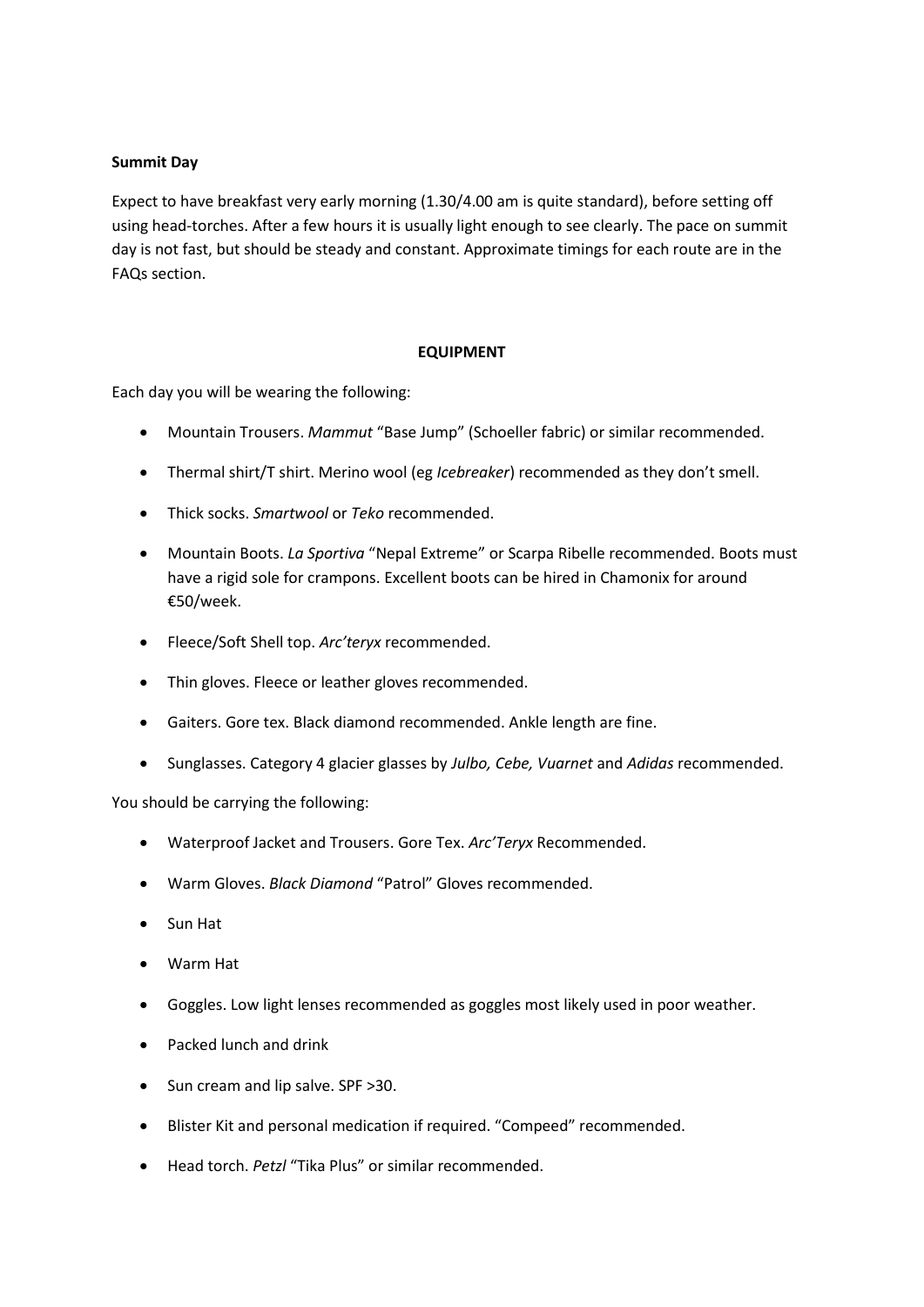- Ear Plugs (in case of snorers in the huts). Wax ear plugs are far better than foam.
- Compact camera (fully charged)
- Wash kit ie toothbrush, small tube of toothpaste, wet wipes.
- Sheet liner to sleep in. These are mandatory for the Mountain Huts for hygiene reasons. Silk bags are best due to their weight. *Summit to Sea* recommended.
- Antiseptic hand gel most huts do not have running water to wash with.

On summit day you will also need:

- Mitts/extra warm gloves. Dachstein wool mitts recommended, or fleece with Gore Tex shell.
- Duvet Jacket. Synthetic jackets recommended as they stay warm if wet. *Arc'teryx* and *Decathlon* recommended.

Technical Equipment:

- Harness. *Black Diamond* "Alpine Bod" and Beal "Aero Team III" recommended.
- Helmet. *Petzl* "Ecrin Roc" and *Black Diamond* "Half Dome" recommended.
- Ice Axe. *Grivel* "Air Tech" recommended. The bottom of your axe should reach your shin when held in your hand standing upright.
- Crampons. *Petzl* Vasak and *Grivel* G12 highly recommended.
- Walking Poles. These can be handy when crossing glaciers, and on paths for reducing shock on your knees. *Gipron* recommended. Snow baskets essential. It is personal preference whether to use one pole or two. Gipron poles are best because they are ultra light and split down into 4 segments, meaning they can be stored inside your rucksack when climbing.
- Rucksack. 30-40 litre maximum. If buying a rucksack get one with ice axe loops.

Anyone wishing to hire equipment in Chamonix rather than buy it can do so. We use a local shop for boot hire (allow €50 for the week), and other items are available as follows:

## **EQUIPMENT HIRE PRICES IN** €

| 22 |
|----|
| 16 |
| 16 |
| 33 |
| 28 |
| 11 |
|    |

**Full Package: Duvet Jacket, Mitts, Axe, Harness, Crampons, Helmet –** €**99, payable in cash in Chamonix**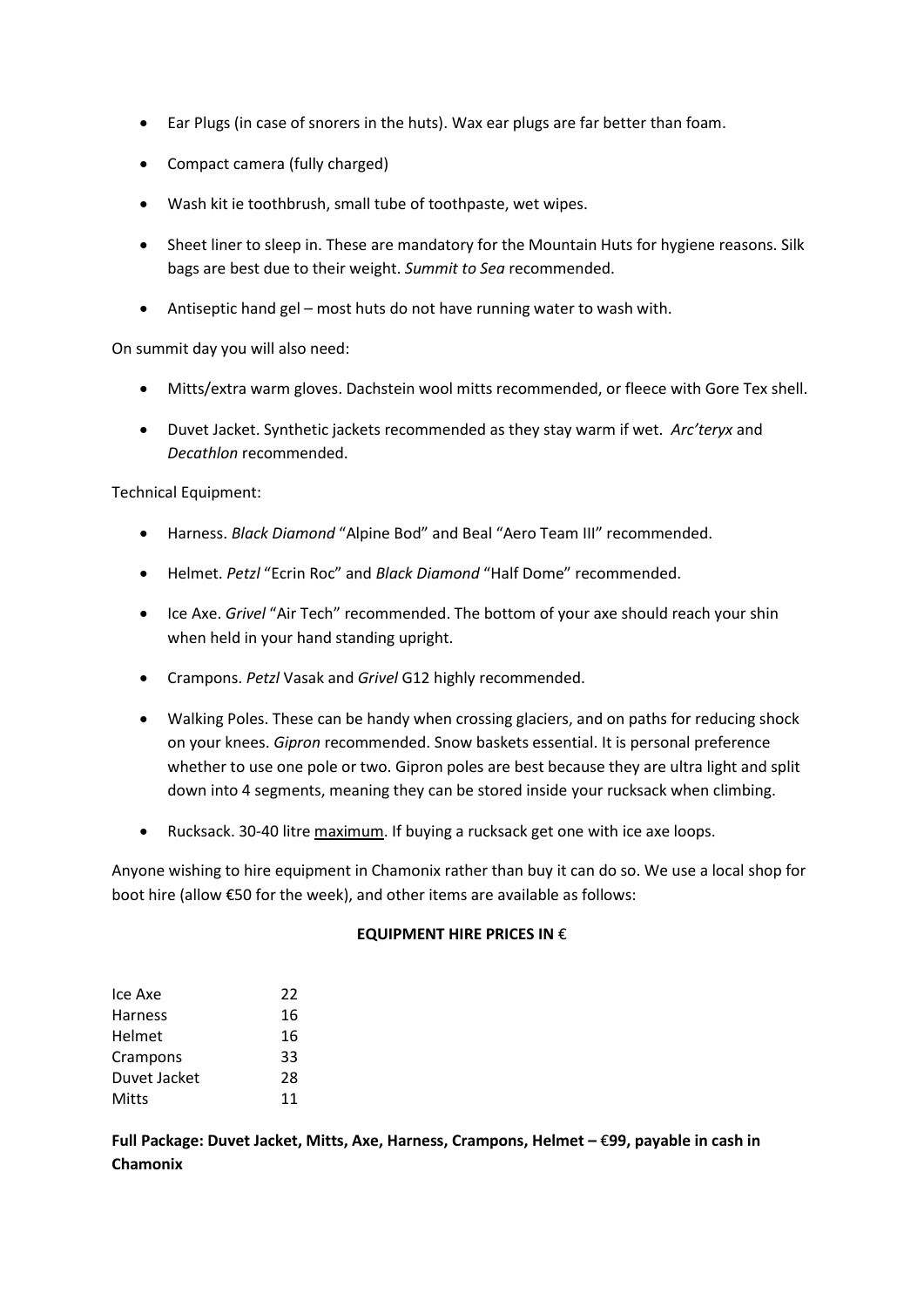# **Valley Accommodation**

For this trip we will be using the Hotel Prieure in Chamonix. This is a lovely hotel, ideally situated so you can stroll into town. Rooms are on a twin-sharing basis. If you are a couple, please let us know and we can arrange a double bed for you.

If you already have your own accommodation in the valley that's no problem at all but we will use the hotel for group briefings etc. If you are arranging your own accommodation please let us know as you will be entitled to a discount.

## **Packed Lunches:**

Packed lunches can be collected each morning from a local bakery.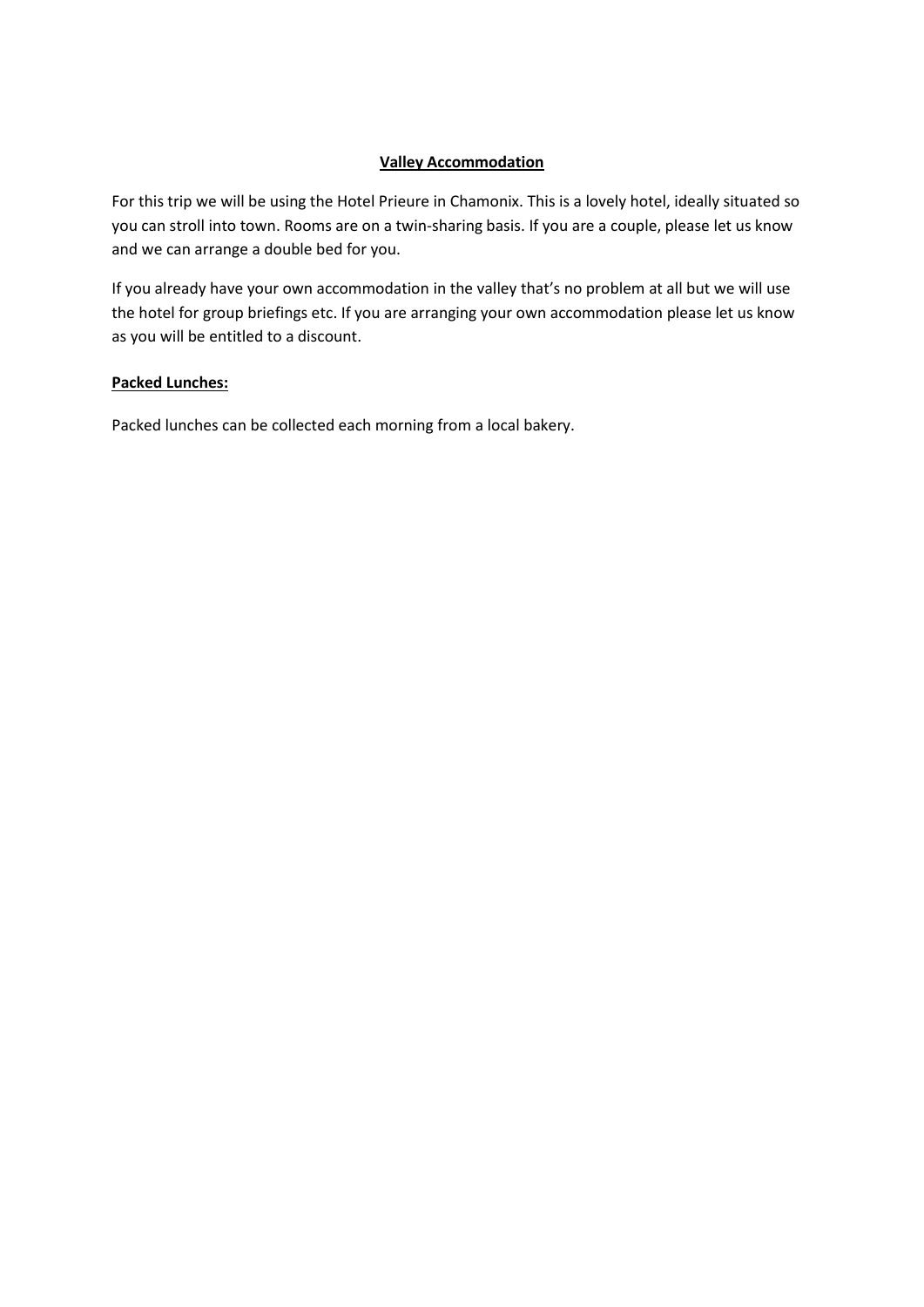## **FREQUENTLY ASKED QUESTIONS**

## **How much does the trip cost ?**

The week costs €2349. There are additional costs, and these are outlined later in this section. If you have your own accommodation locally then the price is reduced by €300.

## **What is included in the week ?**

- Half Board accommodation in Mountain Refuges x 4 nights.
- Half Board accommodation in a Chamonix Hotel x 3 nights.
- Transport to and from training venues.
- All Guiding and Guides expenses.

## **What costs extra ?**

- Flights
- Transfers
- Mountain uplift (allow €90-125)
- Insurance
- Equipment hire
- Lunches, snacks, drinks

# **Do I need specialist Insurance for the trip ?**

Absolutely. To go on an alpine climbing trip without insurance would be foolhardy. Rescue costs and medical bills are something you don't ever want to worry about, so we insist on everyone being fully insured. If you are UK based, then we recommend BMC Insurance [www.thebmc.co.uk/modules/insurance/Default.aspx](http://www.thebmc.co.uk/modules/insurance/Default.aspx) . If living outside the UK then we recommend World Nomads [\(www.worldnomads.com](http://www.worldnomads.com/) ).

# **What if the trip does not run ?**

If the trip does not run, through insufficient bookings, sudden illness, or other unforeseen circumstances, you will be offered a full refund, or transferred onto an expedition with one of our partner firms.

# **What are the mountain huts like ?**

Mountain Huts are mostly owned by the Alpine Clubs. They are there to provide accommodation and food for mountaineers. They often cater for large numbers (>100), and hence can be quite busy. Meals are usually simple but plentiful, and anyone with special dietary requirements must let us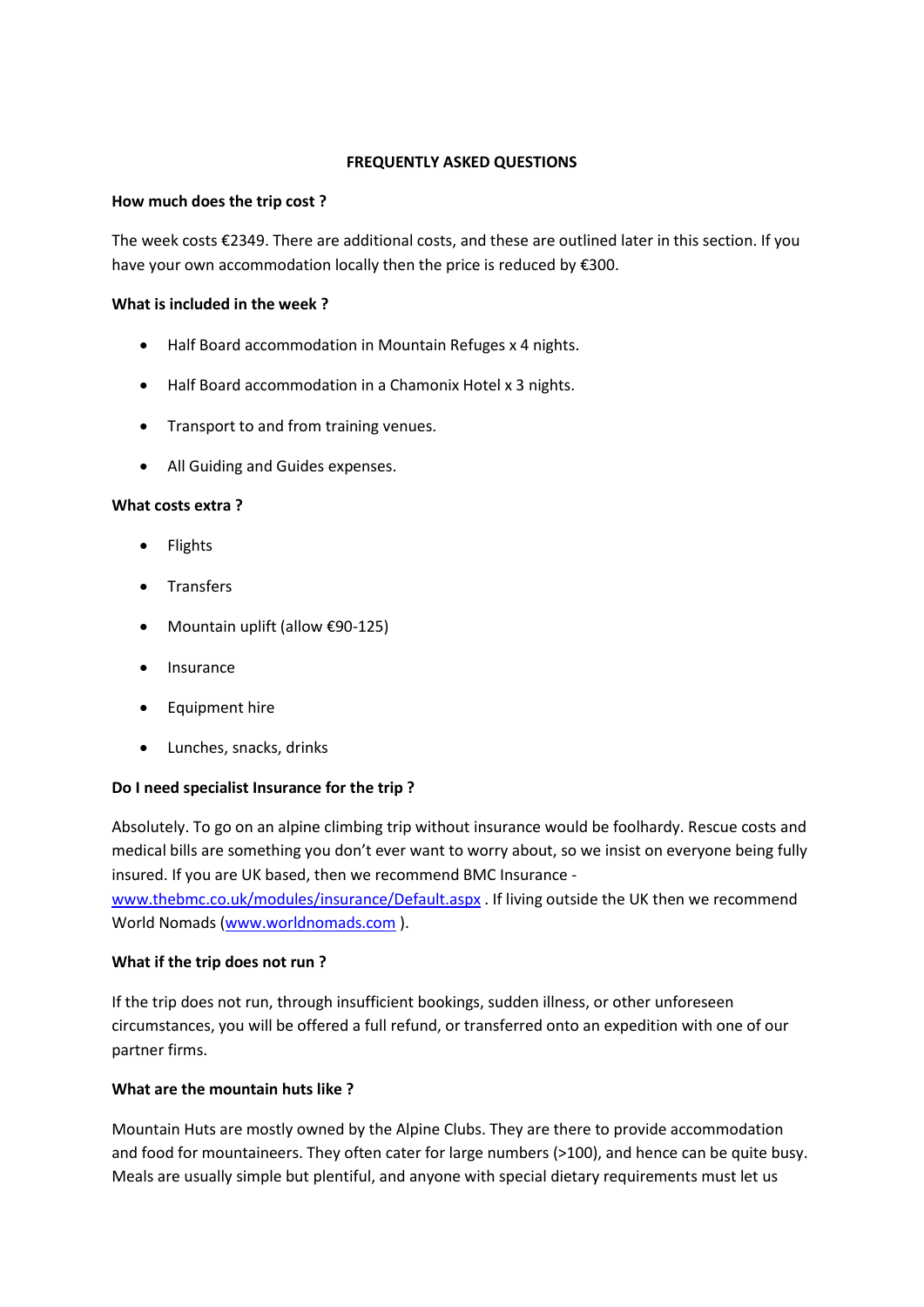know in advance so we can inform the hut guardian. Please note that while huts will usually try and accommodate vegetarians etc they do sometimes struggle with more specialised requirements such as gluten free. Showers and running water are not usually available. Meals, drinks, and snacks can be purchased for cash. The rooms are usually dormitory style, with large alpine bunks (up to 15 people in a row). Bedding is provided, but you will need to bring a silk liner for hygiene reasons. Indoor footwear is provided in the refuges so there is no need to take your own.

# **How long are the days ?**

The length of days will vary when Alpine Climbing. Training days will usually start between 0600 and 0800, and last for 6-8 hours. Mont Blanc summit day will usually start very early, and can easily last 12 hours.

# **How much water should I carry each day ?**

Do not carry too much water – it is very heavy. As a general rule 1-2 litres is the right amount. Avoid using Camel Back style systems with drinking straws. They leak, the tubes freeze, and they will always let you down when you need them most. Nalgene style plastic bottles are the best.

# **What type of food should I carry ?**

Everyone is different, however it is essential to eat well in the mountains. Sandwiches are hard to beat, supplemented by fruit and chocolate bars. Don't carry too much food, and remember that some foods will freeze solid unless kept in jacket pockets.

# **What camera should I take ?**

Avoid carrying bulky SLR style cameras. They are too heavy, and slow to use. Compact cameras that fit into a pocket are best. CAMERAS IN RUCKSACKS NEVER TAKE PHOTOGRAPHS. Digital cameras must be kept warm in a pocket or they will freeze and cease to function.

# **What sun cream do you recommend ?**

Any brand will be fine. The most important thing is the SPF – Do not bother with anything under SPF 30. Creams with UVA and UVB protection are best. Any don't forget lip salve.

# **If there is no water in the huts for washing, what should we do ?**

Take some wet wipes to give yourself a clean in the evening. A toothbrush, some wet wipes, and a small tube of toothpaste (shared between several people) is plenty. Some alcohol hand gel is also handy.

# **Why do some people use different huts to us ?**

All huts have their advantages and disadvantages. The approach route for the Tete Rousse (2-3 hrs) and Gouter Hut is the same, with the Gouter being 400m higher (an extra 2hrs climbing) on the same route. While the Gouter is higher (and thus a shorter summits day) it is not quite as comfortable as the Tete Rousse.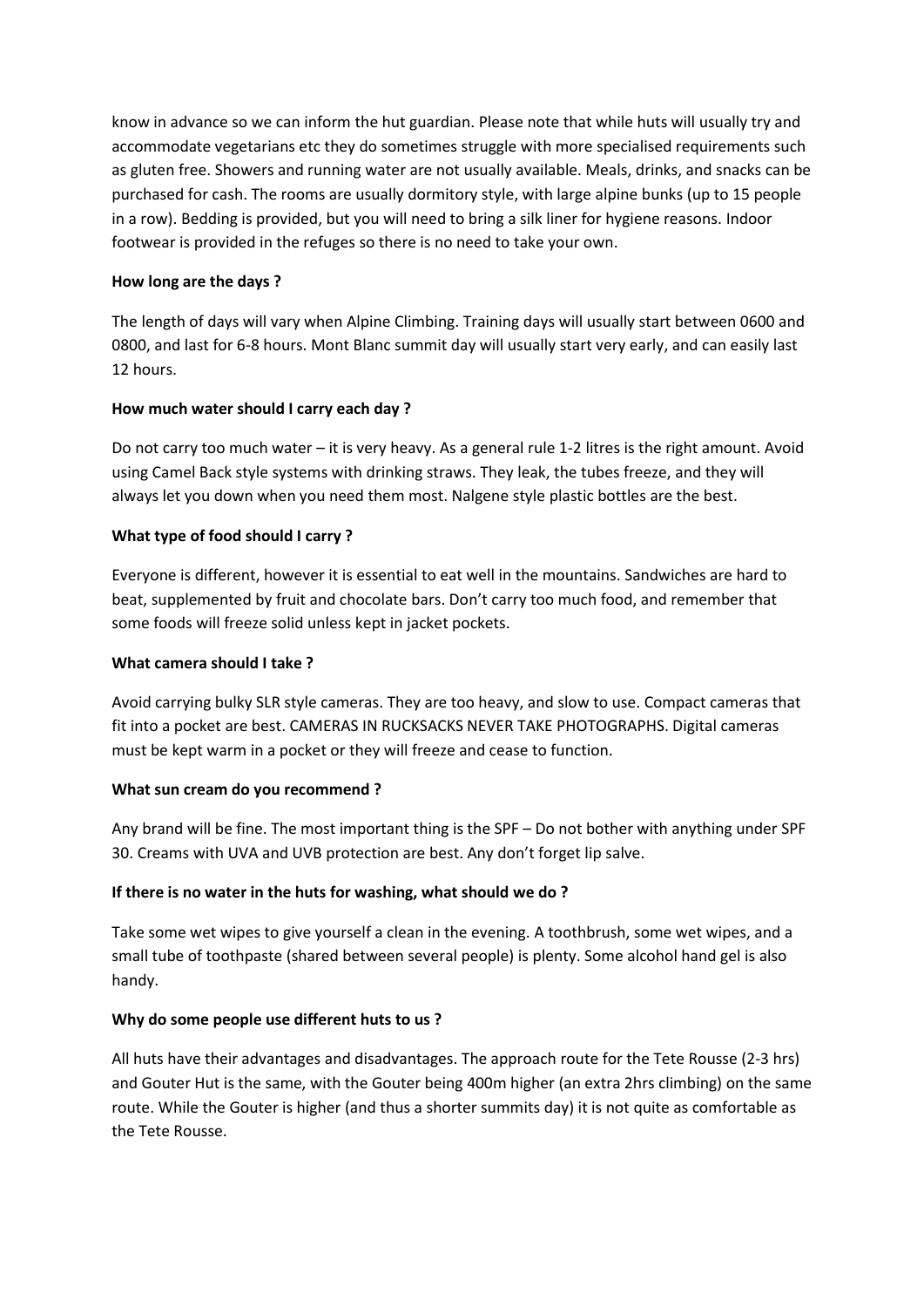Choice of hut depends on group fitness, technical ability, conditions on the mountain and availability of spaces. Approx timings for routes are as follows:

Tete Rousse to Summit 6-8 hrs.

Gouter to Summit 3-5 hrs

Once descent times are added (approx 4-5 hrs) it becomes a long summit day !

If climbing from the Tete Rousse you will initially cross the "Grand Couloir" before scrambling up a rocky buttress to the Gouter Hut. This couloir is not difficult to cross, but can be prone to rock fall in warm temperatures. From the Gouter Hut the route is relatively straight-forward to the summit although the summit ridge is exposed and can be icy.

## **Is it really necessary to spend so long acclimatising ?**

Yes. Acclimatisation is absolutely vital for Mont Blanc. Many people spend insufficient time up high before attempting the summit, and often fail as a result. Failure to acclimatise properly can lead to sickness and even death.

## **Why does the trip not run weekend to weekend ?**

Mont Blanc is one of the most popular climbs in the Alps. As such, getting the required mountain refuge bookings is exceptionally hard. By starting out of synch of most other groups it is a little easier to get the required bookings.

## **How does every company claim to use the best Mountain Guides ?**

We always use the very best Mountain Guides possible. But then every company says that don't they ? To ensure we genuinely do use the best Guides, we pay our Guides more than any other Guiding Company operating on Mont Blanc. That way we always have the pick of the very best.

## **Are all Mountain Guides certified ?**

All Guides operating in the European Alps must be Internationally Certified. Training and Assessment takes a minimum of three years and anyone caught operating without a license will be prosecuted.

Occasionally we employ trainee guides (known as Aspirants). They are in the final stages of qualifying as Guides and are allowed to operate under the tutorage of an experienced Guide.

# **Where can I get a packed lunch for each day ?**

You can buy a good packed lunch from a local bakery.

# **What if the conditions are too bad to attempt the summit ?**

If conditions are really bad we will find an alternative plan. This would usually involve climbing in either Italy or Switzerland. If possible we would still try and climb a major peak >4000m high.

## **How do some companies seem to be offering the same for less ?**